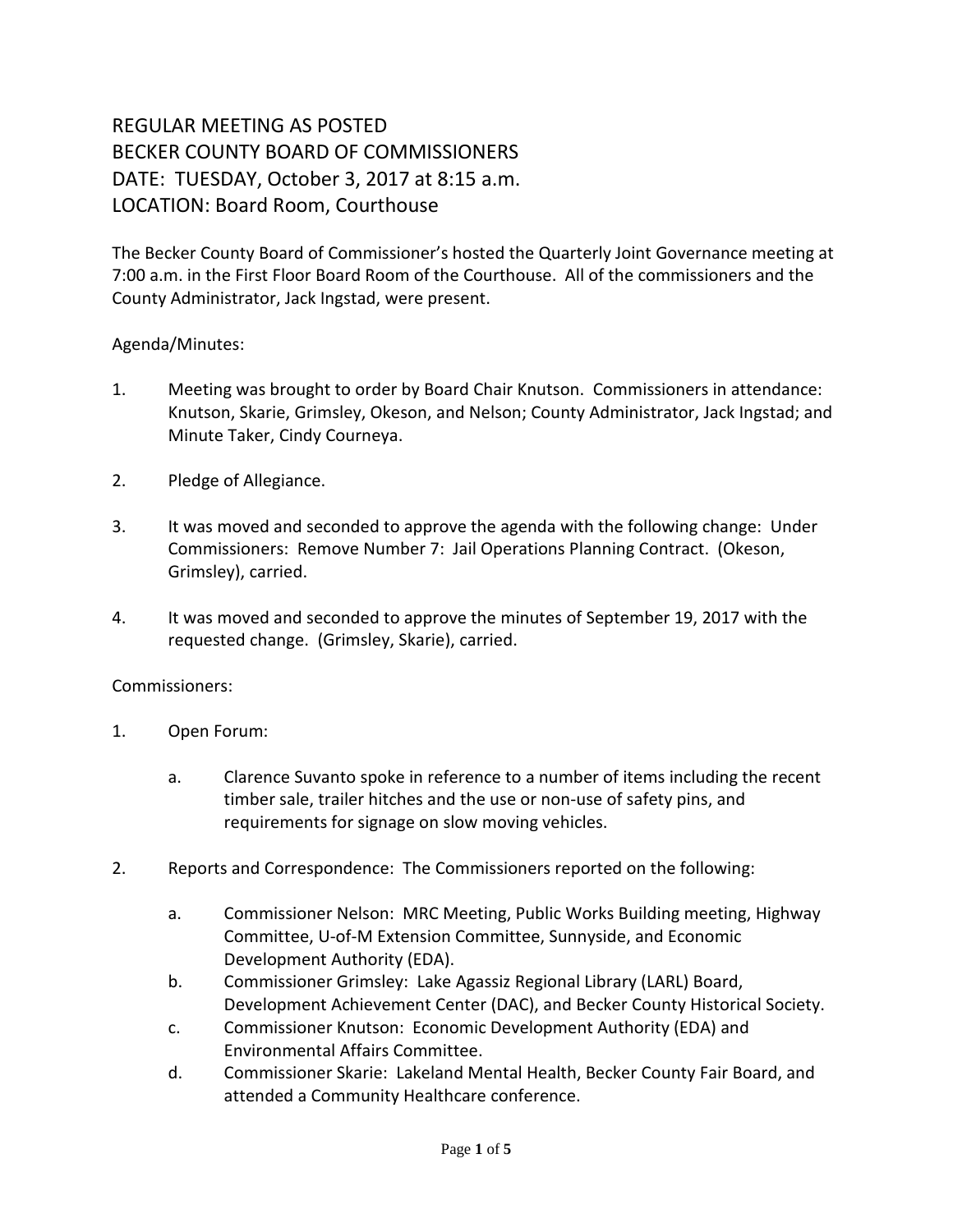- e. Commissioner Okeson: Jail Committee Construction meetings and Becker County/Detroit Lakes Airport Commission.
- 3. Appointments: There were none.
- 4. Upcoming meetings were noted to include:
	- a. Becker County Association of Township Officers Fall Meeting Thursday, October 19, 2017 - 7 p.m. (Registration - 6:30 p.m.) -  $3^{rd}$  Floor Jury Assembly Room, Courts Addition, Becker County Courthouse, Detroit Lakes.
	- b. Association of Minnesota Counties (AMC) District 4 Fall Meeting Friday, October 27, 2017, 8:00 a.m. – 12:00 p.m., Otter Tail County Government Services Building, Fergus Falls.
- 5. Request by Sundown Farm to Build Two (2) Asphalt Manure Storage Pads under Existing Manure Storage Areas:
	- a. County Administrator, Jack Ingstad, presented, on behalf of the applicants, Colleen and Dennis Mace, and the Minnesota Pollution Control Agency (MPCA), the applicants request to build two (2) asphalt manure storage pads under existing manure storage areas for the project located at 26208  $130<sup>th</sup>$  Street in Detroit Lakes. It was explained that the manure storage areas are already there, but that the Mace's would now like to put an asphalt pad under the storage areas.
	- b. It was noted that neither of the applicants nor anyone from the MPCA were present, however, their presence was not required. Patty Swenson, representing the Becker County Planning and Zoning Department, noted that the only requirements are for a public meeting to be advertised and held, with the request passed through to the Becker County Board of Commissioners at their regular meeting, and to certify that all local requirements have been fulfilled. Ms. Swenson has reviewed the request and documentation and reported that the applicants are in compliance.
	- c. Board Chair Knutson opened the item for public comment and offered that if anyone had any questions, concerns, or opposition to come forward. One citizen, Clarence Suvanto, was present and spoke in reference to the request relative to permitting requirements in general; however, had no opposition to the request. There were no other comments, or any opposition, and therefore, no action was required or taken.
- 6. It was moved and seconded to approve Resolution 10-17-1C, to authorize the purchase of a new Transit bus from North Central Bus, in the approximate amount of \$77,753.00,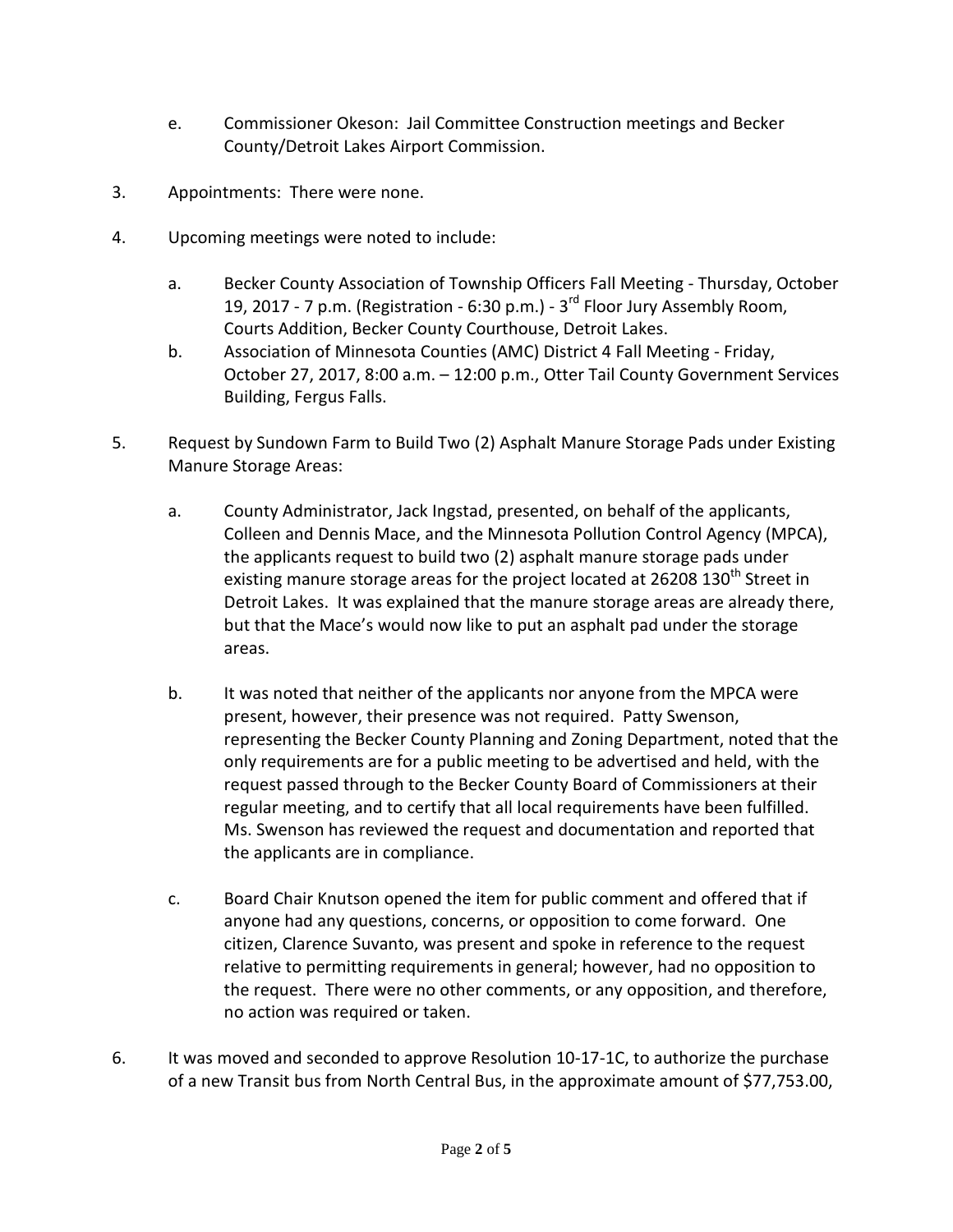for the 2017 New Expansion Program, and through the State of Minnesota Cooperative Procurement Process. (Okeson, Grimsley), carried.

Finance Committee Minutes: Mary Hendrickson presented:

- 1. It was moved and seconded to approve the Regular Claims, Auditor Warrants, and Over-90-Day Claims, as presented:
	- a. Auditor Warrants (Tuesday Bills):
		- i.  $09/19/2017$ , in the amount of \$161,657.78
		- ii.  $09/26/2017$ , in the amount of \$187,574.57
		- for a total amount of  $\dots \dots \dots$ ; \$ 349,232.35
	- b. Over 90-Day Claims:
		- i. Essentia Health, in the amount of \$290.46 (delayed invoice due to coding issues);
		- ii. Commissioner Knutson's Expense Report, in the amount of \$1,209.15 (just turned in);
		- iii. Sanford, in the amount of \$704.93 (waited for MA adjustment).

(Nelson, Okeson), carried.

- 2. It was moved and seconded to approve the request to remove from the asset list and dispose of two (2) Ford Taurus vehicles on public auction, due to high repair bills, and to advertise on the County website, as discussed. (Grimsley, Skarie), carried.
- 3. It was moved and seconded to approve the Human Services claims for Community Health, Human Services, and Transit, as presented. (Skarie, Nelson), carried.
- 4. It was moved and seconded to approve the replacement of the Passport System for the Recorder's Office, which includes a camera, software, and printer from Pakor of Maple Grove, MN, at a cost of \$2,053.35. (Grimsley, Okeson), carried.

Auditor-Treasurer: Mary Hendrickson presented:

- 1. It was moved and seconded to approve the following Tobacco License Renewals, as follows:
	- a. Ice Cracking Lodge Round Lake Township;
	- b. Seven Sisters Spirits Lake View Township;
	- c. The Cormorant Pub Cormorant Township;
	- d. Cormorant Store, Inc. Cormorant Township;
	- e. Richwood Off-Sale, Inc. Richwood Township;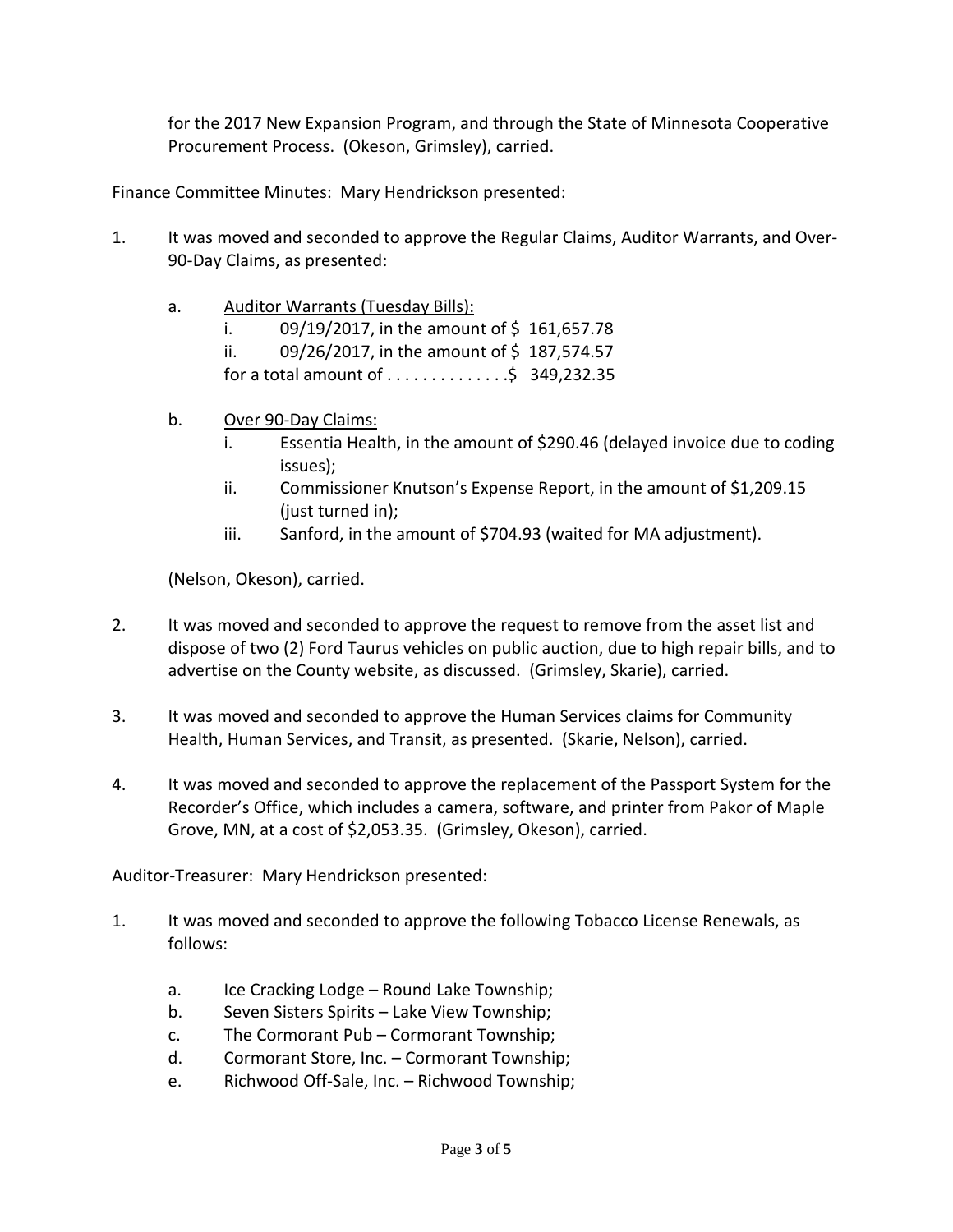- f. Richwood Store Richwood Township;
- g. Osage Bait & Tackle Osage Township;

(Grimsley, Nelson), carried.

2. It was moved and seconded to approve Resolution 10-17-1A, the Gambling Application for Exempt Permit to conduct a Raffle for the Sanford Health Foundation, on January 27, 2018, for operations at Roadhouse Bar and Grill, 11740 County Road 5, Lake Park, MN, Cormorant Township. (Okeson, Nelson), carried.

Assessor: Steve Carlson presented:

- 1. It was moved and seconded to approve the following abatement:
	- a. PIN #: 48.0001.001 Callaway City, in the amount of \$2,256.00, due to inactive parcel was taxed. (Grimsley, Okeson), carried.

Sheriff: Sheriff Todd Glander presented:

- 1. It was moved and seconded to approve Resolution 10-17-1H, to approve the 2018 Toward Zero Deaths (TZD) Enforcement Grant for Federal Fiscal Year 2018, effective October 1, 2017 – September 30, 2018, in the amount of \$35,600.00. (Okeson, Skarie), carried.
- 2. It was moved and seconded to approve Resolution 10-17-1I, as presented, to approve the Off-Highway Vehicle (OHV) Enforcement Grant for Fiscal Years 2018 and 2019, with the County reimbursed up to \$8,512.00 per fiscal year, for a total of \$17,024.00; and to authorize the Becker County Sheriff to execute the agreement, and the Board Chair and County Administrator to sign said agreement, on behalf of Becker County. (Okeson, Skarie), carried.

Highway: Jim Olson presented:

- 1. It was moved and seconded to approve Resolution 10-17-1D, to award the contract for Project CP 003-999-002, for culvert replacements on CR 126 and CSAH 9, to Riley Brothers Construction, Inc., Morris, MN and to accept their low bid in the amount of \$138,402.50; and to authorize the County Board Chair and County Administrator to execute and enter into said contract. (Nelson, Okeson), carried.
- 2. It was moved and seconded to approve Resolution 10-17-1E, to accept the low quote of \$80,784.00 from Driveway Service of Detroit Lakes, MN, for Project CP 003-022-001, Mill and Overlay on West Lake Drive/CSAH 22; and to direct the County Highway Engineer to proceed with the work as detailed in the specification of the quote proposal. (Okeson, Grimsley), carried.